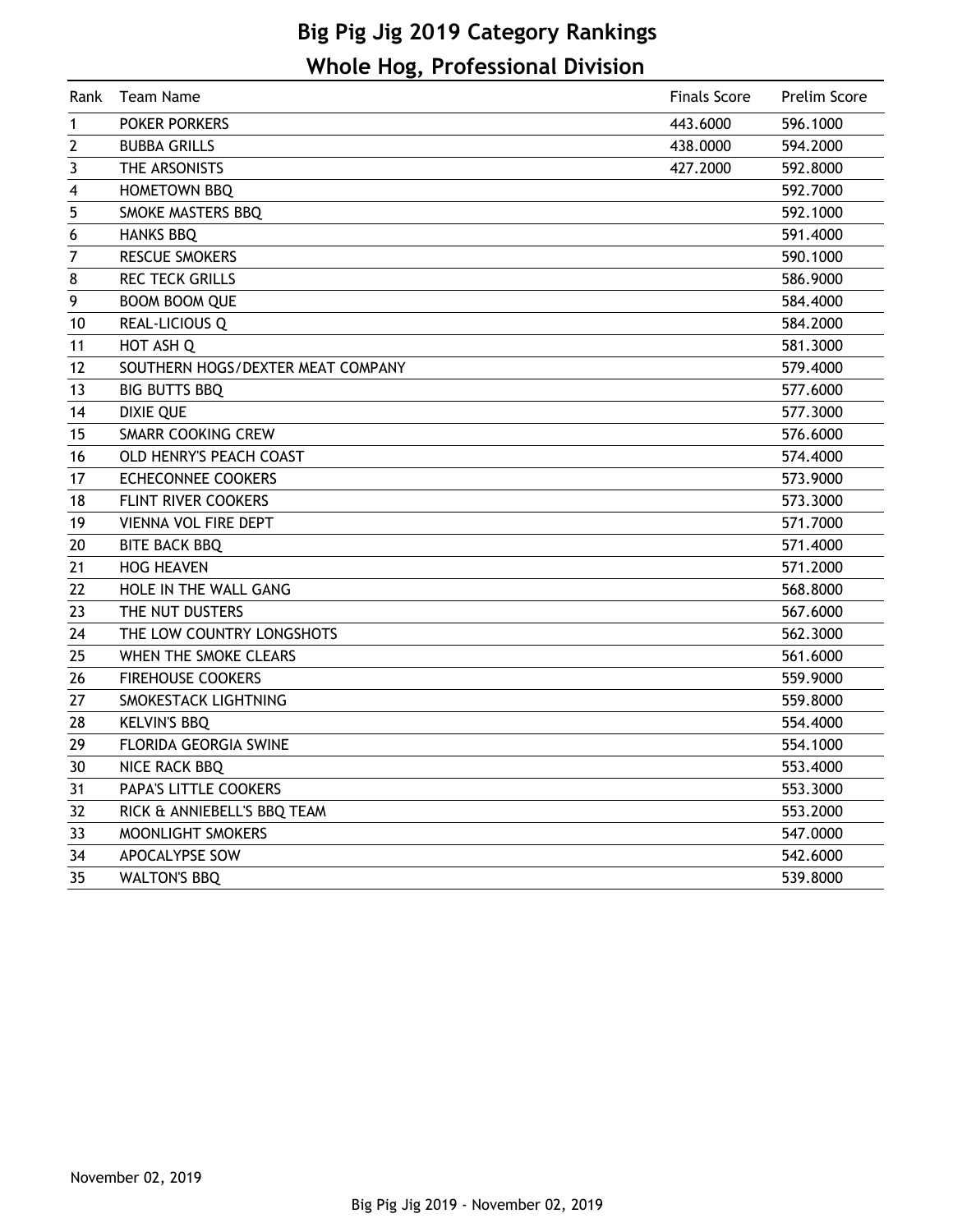# **Big Pig Jig 2019 Category Rankings Pulled Pork, Professional Division**

| Rank | Team Name                         | <b>Finals Score</b> | Prelim Score |
|------|-----------------------------------|---------------------|--------------|
| 1    | <b>HEATH RILES BBQ</b>            | 447.4000            | 599.1000     |
| 2    | <b>KELVIN'S BBQ</b>               | 436.8000            | 599.7000     |
| 3    | <b>BITE BACK BBQ</b>              | 429.0000            | 598.8000     |
| 4    | <b>BOOM BOOM QUE</b>              |                     | 597.0000     |
| 5    | <b>ECHECONNEE COOKERS</b>         |                     | 595.4000     |
| 6    | LANG BBQ SMOKERS                  |                     | 595.1000     |
| 7    | <b>POKER PORKERS</b>              |                     | 594.8000     |
| 8    | THE LOW COUNTRY LONGSHOTS         |                     | 591.8000     |
| 9    | <b>DIXIE QUE</b>                  |                     | 591.5000     |
| 10   | THE ARSONISTS                     |                     | 590.2000     |
| 11   | <b>GRILL MASTER GRILLS</b>        |                     | 589.1000     |
| 12   | SMOKE MASTERS BBQ                 |                     | 588.8000     |
| 13   | PIG DYNASTY                       |                     | 588.1000     |
| 14   | SOUTHERN HOGS/DEXTER MEAT COMPANY |                     | 587.5000     |
| 15   | <b>G'S SLOW SMOKE BBQ</b>         |                     | 586.9000     |
| 16   | <b>SHARK BITE BBQ</b>             |                     | 586.9000     |
| 17   | SMOKE SHACK BBQ                   |                     | 586.1000     |
| 18   | OLD HENRY'S PEACH COAST           |                     | 584.8000     |
| 19   | <b>RESCUE SMOKERS</b>             |                     | 583.9000     |
| 20   | NICE RACK BBQ                     |                     | 583.4000     |
| 21   | <b>REC TECK GRILLS</b>            |                     | 582.6000     |
| 22   | <b>HOMETOWN BBQ</b>               |                     | 582.5000     |
| 23   | PAPA'S COOKERS                    |                     | 581.0000     |
| 24   | REAL-LICIOUS Q                    |                     | 580.0000     |
| 25   | HOT ASH Q                         |                     | 579.5000     |
| 26   | HOLE IN THE WALL GANG             |                     | 579.4000     |
| 27   | SMOKESTACK LIGHTNING              |                     | 578.7000     |
| 28   | <b>BUBBA GRILLS</b>               |                     | 578.4000     |
| 29   | EZQ                               |                     | 577.0000     |
| 30   | THE PIT CREW, GA                  |                     | 576.7000     |
| 31   | RICK & ANNIEBELL'S BBQ TEAM       |                     | 576.4000     |
| 32   | <b>BAYSHORE PORKERS</b>           |                     | 576.3000     |
| 33   | <b>POGO'S PORKERS</b>             |                     | 575.1000     |
| 34   | <b>FLORIDA BOYS</b>               |                     | 575.0000     |
| 35   | <b>HANKS BBQ</b>                  |                     | 573.4000     |
| 36   | SWINE TIME GRILLING               |                     | 573.1000     |
| 37   | FLINT RIVER COOKERS               |                     | 571.6000     |
| 38   | GIT-R-DUN                         |                     | 571.0000     |
| 39   | NIGHT MOVES BBQ                   |                     | 570.9000     |
| 40   | <b>VIENNA VOL FIRE DEPT</b>       |                     | 570.7000     |
| 41   | <b>HOG HEAVEN</b>                 |                     | 570.6000     |
| 42   | <b>OUR GANG</b>                   |                     | 569.5000     |
| 43   | <b>IRON HOGS</b>                  |                     | 568.9000     |
| 44   | APOCALYPSE SOW                    |                     | 568.1000     |
| 45   | MY Q                              |                     | 568.1000     |
| 46   | SMOKIN' N POKIN'                  |                     | 568.0000     |
| 47   | SPLIT'N THE PIT                   |                     | 568.0000     |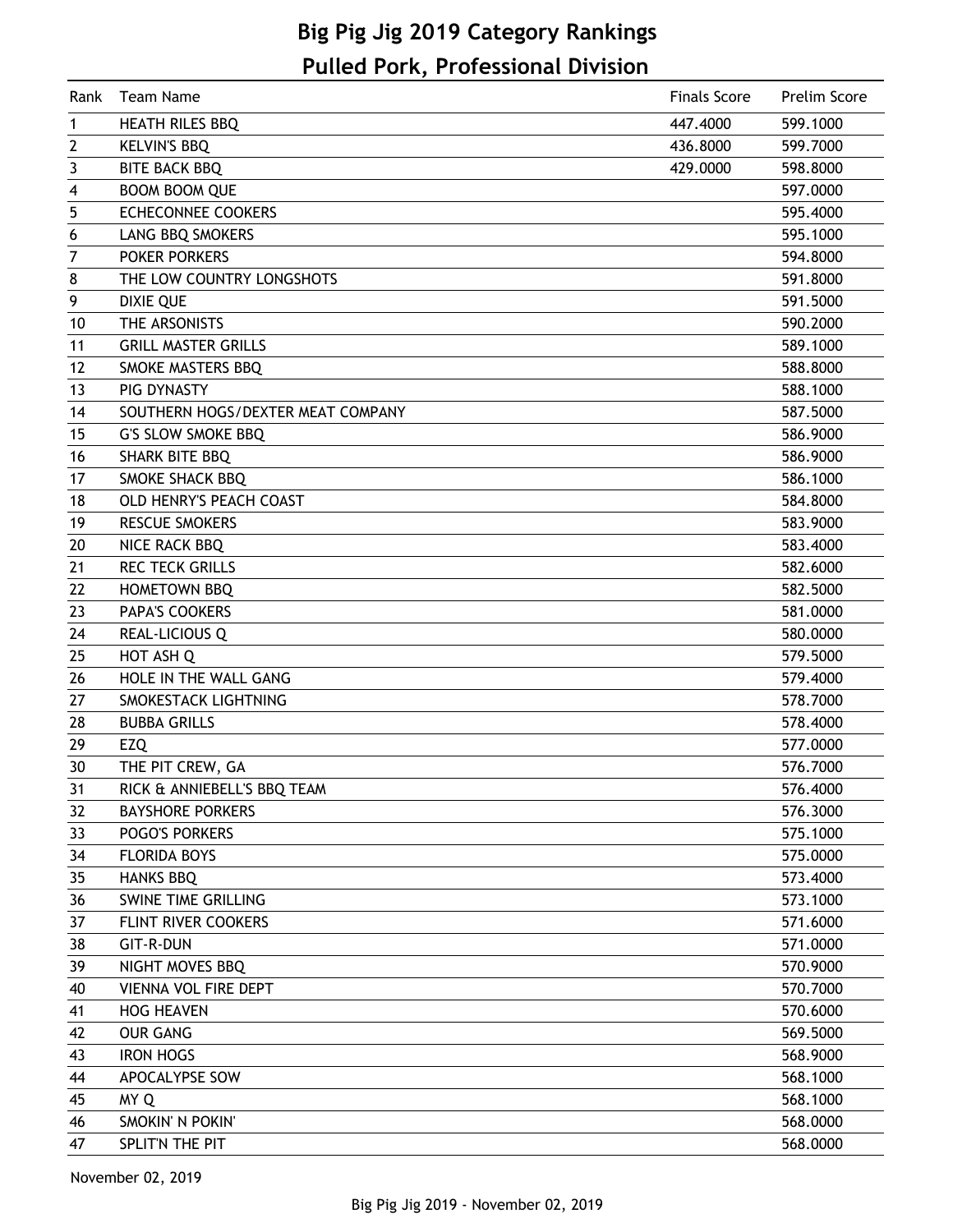# **Big Pig Jig 2019 Category Rankings Pulled Pork, Professional Division**

| Rank | Team Name                          | <b>Finals Score</b> | Prelim Score |
|------|------------------------------------|---------------------|--------------|
| 48   | JOHN'S COVE BBQ CREW               |                     | 567.8000     |
| 49   | <b>DIXIE DAVIS COOKS</b>           |                     | 567.4000     |
| 50   | <b>COOPER'S NEXT LEVEL BBQ</b>     |                     | 566.7000     |
| 51   | <b>COUNTRY BOYS COOKIN BBQ</b>     |                     | 565.8000     |
| 52   | THE NUT DUSTERS                    |                     | 565.1000     |
| 53   | <b>BIG BUTTS BBQ</b>               |                     | 564.4000     |
| 54   | <b>SOWEGA SMOKERS</b>              |                     | 563.9000     |
| 55   | <b>FLORIDA GEORGIA SWINE</b>       |                     | 563.4000     |
| 56   | HOME BOYZ BBQ TEAM                 |                     | 563.1000     |
| 57   | SNAFU BBQ MARTI SPIRES LIEBNO TEAM |                     | 561.9000     |
| 58   | <b>PAPA'S LITTLE COOKERS</b>       |                     | 561.8000     |
| 59   | SMOKIN' GRENADE'S                  |                     | 561.4000     |
| 60   | WHEN THE SMOKE CLEARS              |                     | 559.0000     |
| 61   | <b>KICK'N CHICKENS</b>             |                     | 558.5000     |
| 62   | BIG SEXY BBQ & CATERING TEAM       |                     | 558.2000     |
| 63   | <b>CADDY SHACK GRILLERS</b>        |                     | 557.3000     |
| 64   | <b>PISTOL PACKING PIGS</b>         |                     | 556.8000     |
| 65   | <b>GENERATIONS BBQ</b>             |                     | 556.1000     |
| 66   | <b>BONAIRE BOYS CLUB</b>           |                     | 555.2000     |
| 67   | <b>BAREFOOT BBQ</b>                |                     | 554.6000     |
| 68   | MOONLIGHT SMOKERS                  |                     | 554.6000     |
| 69   | <b>PIG LIFE</b>                    |                     | 551.7000     |
| 70   | <b>SECOND HAND SMOKE</b>           |                     | 550.4000     |
| 71   | <b>CIRCLE C COOKERS</b>            |                     | 549.4000     |
| 72   | <b>SCORCH N' PORKY</b>             |                     | 547.5000     |
| 73   | SMOKING BUTTS BBQ                  |                     | 420.0000     |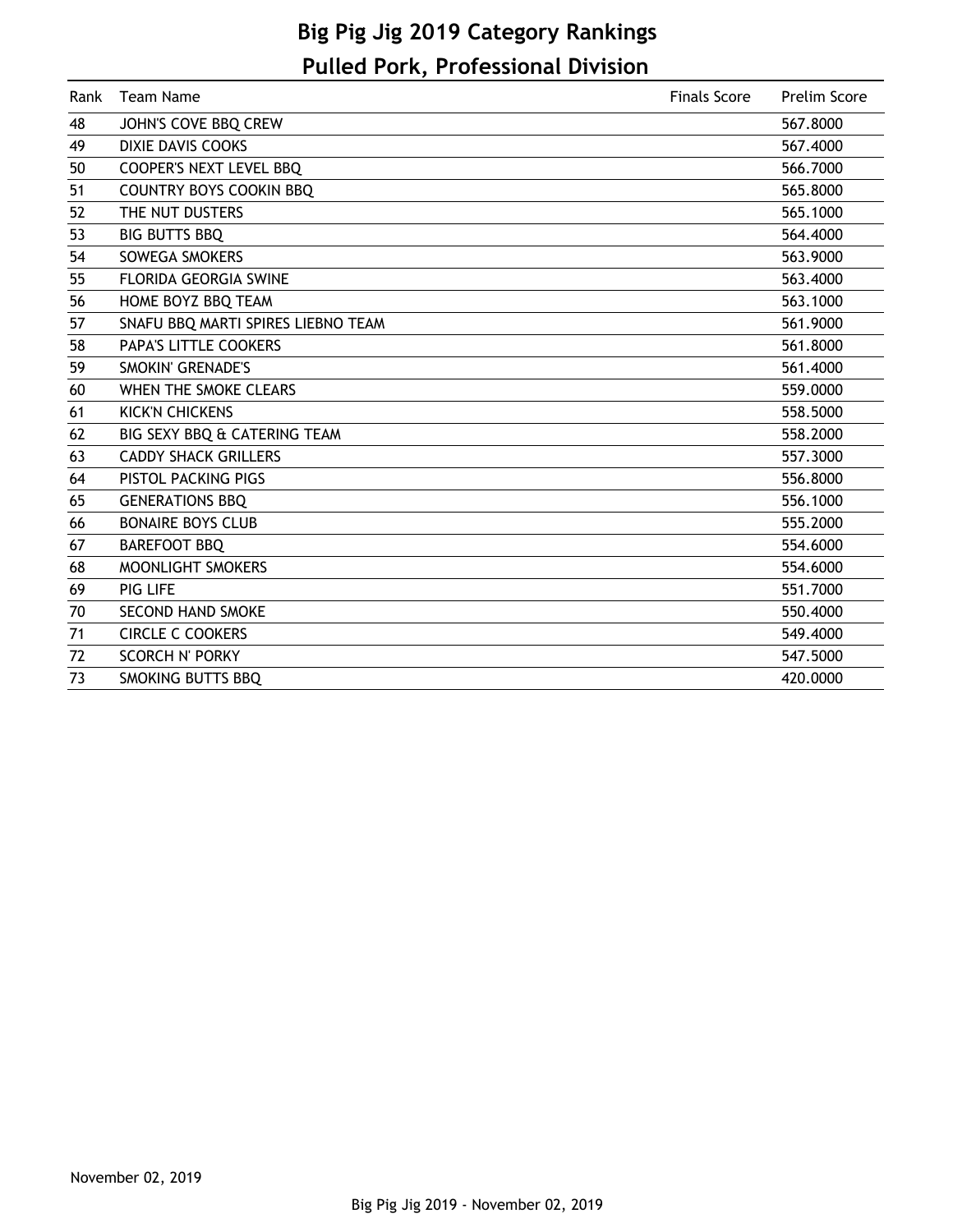# **Big Pig Jig 2019 Category Rankings Ribs, Professional Division**

| Rank           | <b>Team Name</b>                   | <b>Finals Score</b> | Prelim Score |
|----------------|------------------------------------|---------------------|--------------|
| 1              | <b>BUBBA GRILLS</b>                | 445.1000            | 596.4000     |
| $\overline{2}$ | SMOKE MASTERS BBQ                  | 441.4000            | 600.0000     |
| 3              | <b>DIXIE QUE</b>                   | 437.0000            | 598.5000     |
| 4              | <b>SWINE TIME GRILLING</b>         |                     | 596.1000     |
| 5              | <b>FLORIDA BOYS</b>                |                     | 595.8000     |
| 6              | <b>BAREFOOT BBQ</b>                |                     | 595.1000     |
| 7              | SMOKE SHACK BBQ                    |                     | 594.8000     |
| 8              | <b>IRON HOGS</b>                   |                     | 592.5000     |
| 9              | LANG BBQ SMOKERS                   |                     | 591.4000     |
| 10             | <b>SHARK BITE BBQ</b>              |                     | 590.9000     |
| 11             | <b>HANKS BBQ</b>                   |                     | 590.4000     |
| 12             | COOPER'S NEXT LEVEL BBQ            |                     | 588.2000     |
| 13             | DOC AND DICIE'S                    |                     | 587.8000     |
| 14             | HOT ASH Q                          |                     | 587.5000     |
| 15             | SMOKESTACK LIGHTNING               |                     | 586.7000     |
| 16             | <b>REC TECK GRILLS</b>             |                     | 585.8000     |
| 17             | OLD HENRY'S PEACH COAST            |                     | 585.5000     |
| 18             | FLINT RIVER COOKERS                |                     | 585.5000     |
| 19             | CREATURE COMFORTS BREWING BBQ TEAM |                     | 584.8000     |
| 20             | <b>BIG BUTTS BBQ</b>               |                     | 584.3000     |
| 21             | WHEN THE SMOKE CLEARS              |                     | 583.2000     |
| 22             | THE ARSONISTS                      |                     | 582.7000     |
| 23             | PIG DYNASTY                        |                     | 582.6000     |
| 24             | <b>BAYSHORE PORKERS</b>            |                     | 582.4000     |
| 25             | MY Q                               |                     | 582.1000     |
| 26             | FIRE IN THE HOLE                   |                     | 581.9000     |
| 27             | RICK & ANNIEBELL'S BBQ TEAM        |                     | 581.2000     |
| 28             | <b>POGO'S PORKERS</b>              |                     | 580.6000     |
| 29             | <b>ECHECONNEE COOKERS</b>          |                     | 580.5000     |
| 30             | <b>RESCUE SMOKERS</b>              |                     | 579.0000     |
| 31             | <b>EZQ</b>                         |                     | 578.7000     |
| 32             | <b>GIT-R-DUN</b>                   |                     | 577.4000     |
| 33             | SOUTHERN HOGS/DEXTER MEAT COMPANY  |                     | 577.3000     |
| 34             | <b>HEATH RILES BBQ</b>             |                     | 576.6000     |
| 35             | <b>KELVIN'S BBQ</b>                |                     | 576.4000     |
| 36             | <b>BITE BACK BBQ</b>               |                     | 575.6000     |
| 37             | NICE RACK BBQ                      |                     | 574.7000     |
| 38             | FLETCHER'S FINEST BBQ              |                     | 573.6000     |
| 39             | <b>VIENNA VOL FIRE DEPT</b>        |                     | 573.4000     |
| 40             | MOONLIGHT SMOKERS                  |                     | 573.4000     |
| 41             | <b>REAL-LICIOUS Q</b>              |                     | 573.2000     |
| 42             | SMOKIN' N POKIN'                   |                     | 573.2000     |
| 43             | <b>CIRCLE C COOKERS</b>            |                     | 571.5000     |
| 44             | WILD BILL & THE POTBELLIES         |                     | 570.7000     |
| 45             | SPLIT'N THE PIT                    |                     | 569.7000     |
| 46             | HOMETOWN BBQ                       |                     | 569.2000     |
| 47             | PINK PORK POKERS                   |                     | 569.0000     |
|                |                                    |                     |              |

November 02, 2019